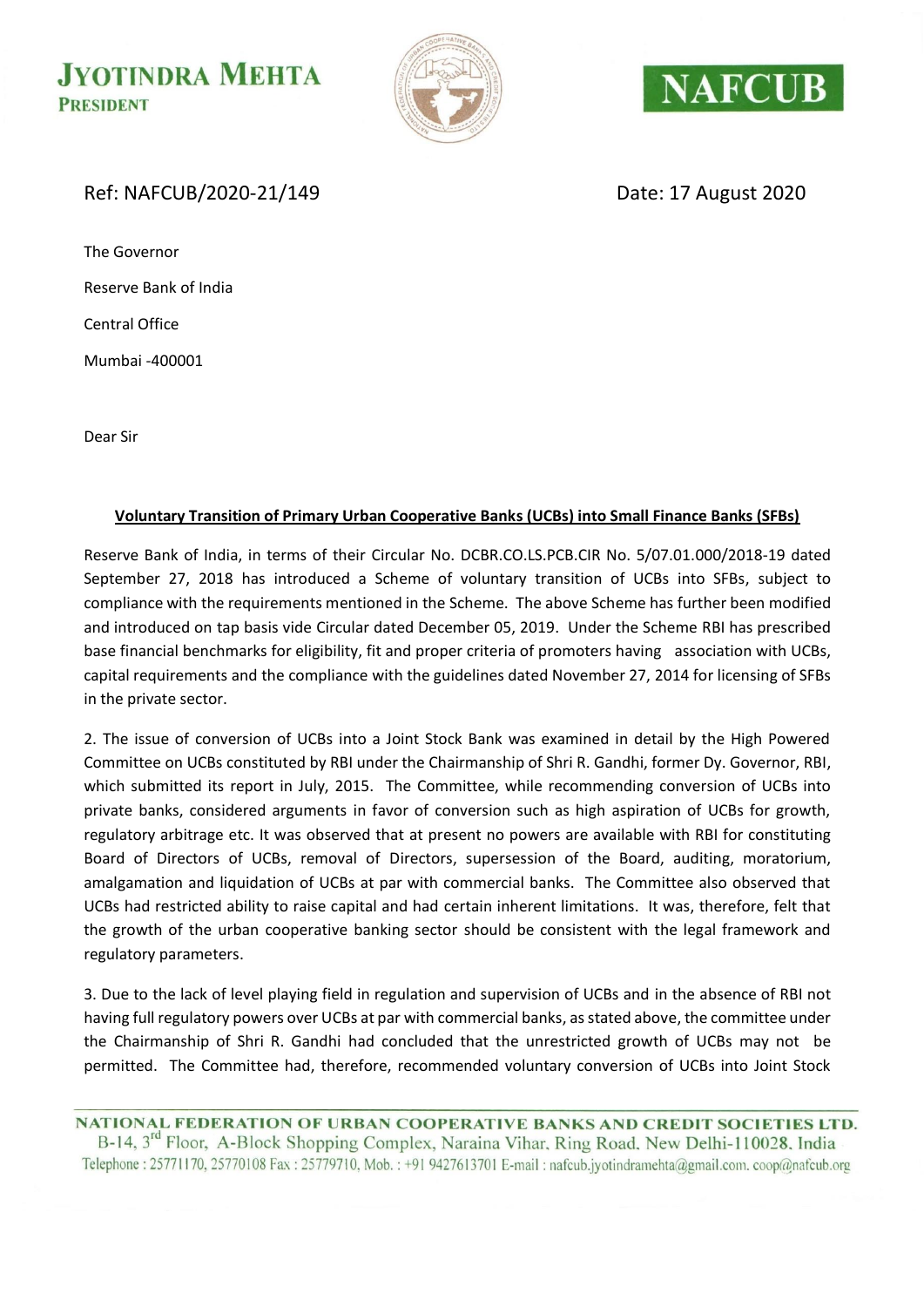### **JYOTINDRA MEHTA PRESIDENT**



# **NAFCUB**

Companies. Further, it had also recommended restrictions on branch expansion, area of operation of UCBs after a business size of  $\bar{z}$  20,000 crore has been achieved by the UCBs. The committee, however, was of the view that the conversion of UCBs into commercial banks/SFBs requires amendments in the provisions of the all the State Cooperative Acts. Further, Sec. 17 & Sec. 121(1) of the Multi-State Cooperative Societies Act, 2002 also needed amendment.

4. In this connection, it is submitted that although the requisite amendments in the Cooperative Societies Act of all the states and in the Multi-State Cooperative Societies Act, 2002, as recommended by the Committee were not brought out by the Government of India, RBI in their haste to privatize the cooperative banks, introduced the scheme of voluntary transition of UCBs into SFBs vide their Circulars dated September 27, 2018 and December 05, 2019 ibid. We understand that one of the UCBs has already been granted inprinciple approval for conversion into SFB.

5. Sir, as you are well aware, UCBs have been conceived as instruments of mobilization of saving from small depositors and dispensation of credit to borrowers of small means. They play a vital role in financial inclusion in the country and have been actively participating in the economic growth of the country. Certain UCBs have grown in size as their clientele vis-a-vis commercial banks have blurred in the recent past.

6. RBI has recently made metamorphic changes in the regulatory and supervisory framework for UCBs by issuing spate of instructions such as:

- Scheme of conversion of UCBs into SFBs;
- Appointment of Board of Management in addition to Board of Director by the UCBs;
- Restricting lending ability of UCBs by limiting exposure ceiling to Tier I capital;
- Prescribing 50% loans up to Rs25.00 lakhs; and

- Revising targets for priority sector lending from 40% to 75% of ANBC and revision of SAF etc.

RBI has also imposed penalties on a number of UCBs. It has, therefore, created fear which is lurking in the minds of all the cooperators in the country and an impression has been created in the sector that the regulator wants to disband urban cooperative banks and encourage them to convert into commercial banks. This has resulted in considerable consternation, concern and anger in the sector that the central bank wants to blow out the flame of cooperation and cooperative solidarity that binds these banks in serving their members and public, especially weaker sections of society in urban and semi-urban areas.

7. It is pertinent that RBI has been seeking powers for regulation and supervision of UCBs at par with commercial banks. In this regard, Government of India has recently promulgated the Banking Regulation (Amendment) Ordinance, 2020 on June 26, 2020 in terms of which the powers of regulation and supervision